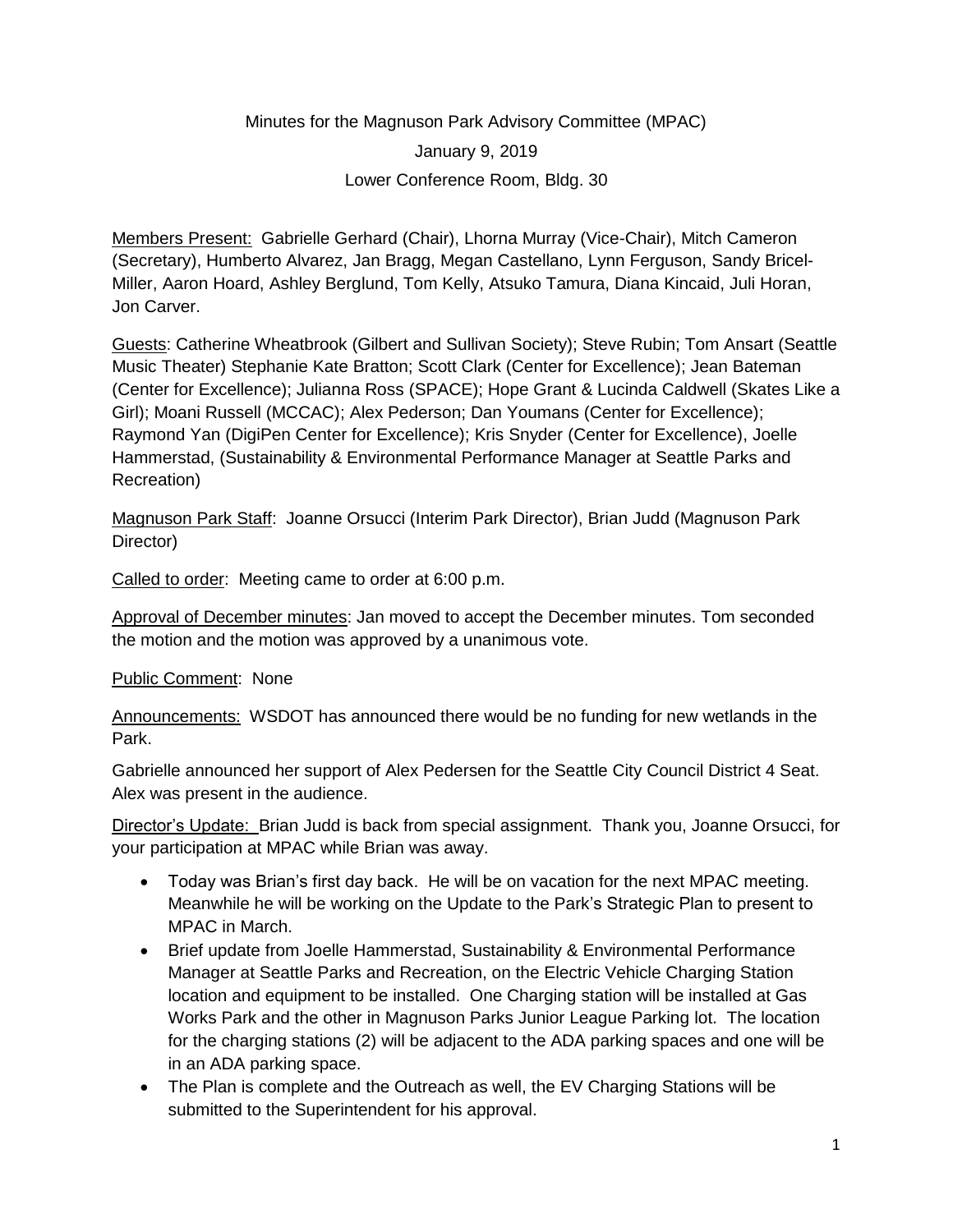• Seattle City Light will operate these Charging stations. Revenue generated will be used by Seattle City Light until the installation is paid for, about 10 years.

Seattle Music Theater: Tom Ansart distributed a packet of information to the Committee.

- Tom and the Seattle Music Theater feel that they were not treated fairly during the approach of the end of the SMT lease by Seattle Parks and Recreation.
- Tom and the SMT feel that they have an obligation to inform the Magnuson Park Advisory Committee of the issues they have encountered in Lease negotiations with Seattle Parks and Recreation.
- Tom wishes for the Seattle Music Theater to continue to lease its existing space as per their perspective of the written agreement to extend their lease.
- In order to finish this seasons' Presentations, SPR has extended the Seattle Music Theater's lease by one year.

## Gilbert and Sullivan Society: Catherine Westbrook (Board President)

- Catherine spoke briefly about the history of the Gilbert and Sullivan Society, and her role in the Board of Directors.
- Catherine spoke about there not being enough space in the SMT. In fact, the SMT lacks a Prop. Shop and a Scene Shop, and is still able to provide quality theatre.
- Catherine spoke about the Community and Public Benefits that is offered through the SMT.
- She feels that she is ready to move forward with SMT and looks forward to further talks with Seattle Parks and Recreation.
- In response to questions, Catherine acknowledged that there was peeling paint that contained lead in the SMT space. She understands how to take care of these Hazardous Abatement issues and has successfully addressed similar projects in other Theaters.
- Tom spoke briefly about the controversy with SMT storage in the pool area, Tom says the items have been removed and disputes Seattle Parks and Recreations claims.
- Gabrielle summarized the desire to hear SMT's grievance, and to get a sense of were the Theater is right now. As mentioned above, Brian acknowledged a one-year extension for SMT's lease of Bldg. 47.

Center for Excellence presentation by remaining 2 parties: Scott Clark – Facility Designer & Ray Yan – DigiPen. The MPAC Committee did not hear from these two presenters in November. Gabrielle stated that MCE is not asking for a Letter of Support from MPAC, but we will fulfill our responsibility to the Superintendent in what we recommend regarding the Center for Excellence as prospective new Tenants of the Park.

• Scott Clark reviewed the design visual aids and briefly stated how they would proceed to a) expose any issues with the building structure or Hazardous Substances and b) explained that they will have to meet the International Building Code. He said to think of it as an 'open field house' and that the doors would be open. The Lacrosse part of the hangar will not be heated, except for freeze protection.